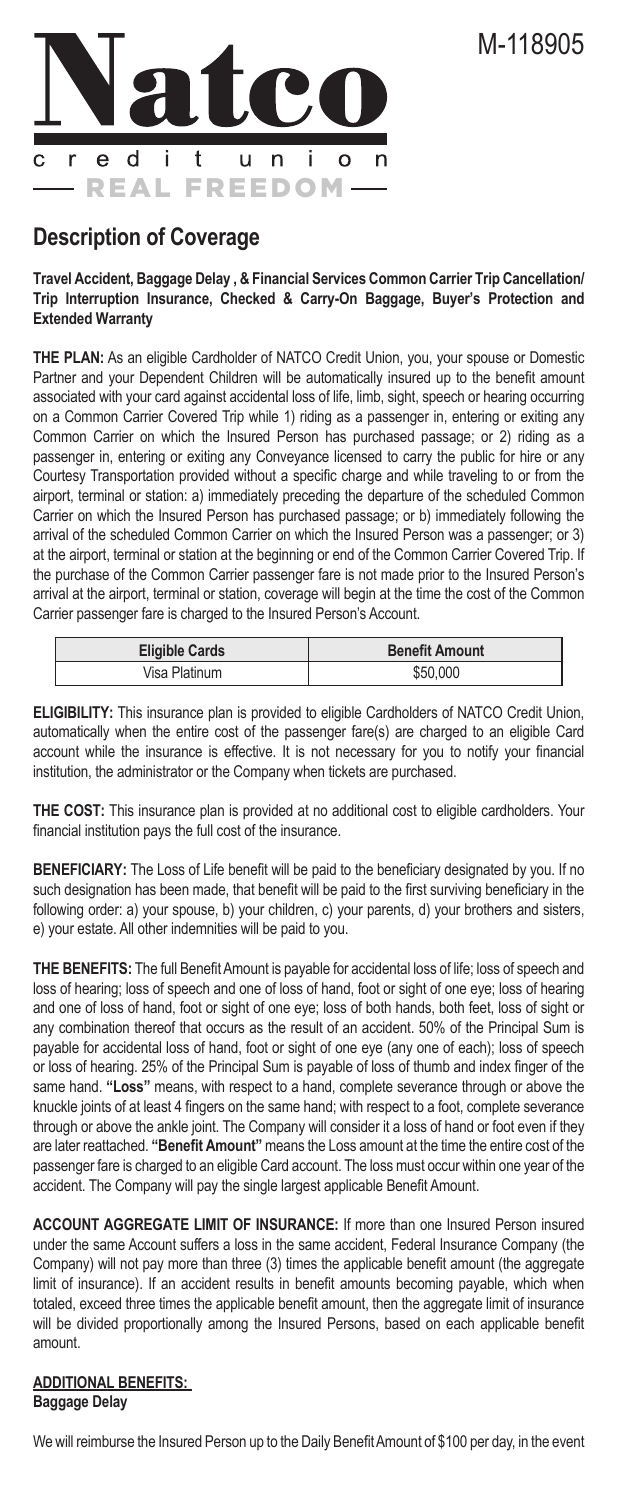of a Baggage Delay. **Baggage Delay** means a delay or misdirection of the Insured Person's Baggage by a Common Carrier for more than four (4) hours from the time the Insured Person arrives at the destination on the Insured Person's ticket. Our payment is limited to expenses incurred for the emergency purchase of essential items needed by the Insured Person while on a Common Carrier Covered Trip and at a destination other than the Insured Person's primary residence. The Baggage Delay Daily Benefit Amount will be payable up to three (3) days.

Essential items not covered by Baggage Delay include, but are not limited to:

- 1) contact lenses, eyeglasses or hearing aids;
- 2) artificial teeth, dental bridges or prosthetic devices;
- 3) tickets, documents, money, securities, checks, travelers checks and valuable papers;
- 4) business samples;
- 5) jewelry and watches; or
- 6) cameras, video recorders and other electronic equipment.

The Baggage Delay Benefit Amount is excess over any other insurance (including homeowners) or indemnity (including any reimbursements by the airline, cruise line, railroad, station authority, occupancy provider) available to the Insured Person.

# **Financial Services Common Carrier Trip Cancellation/Trip Interruption**

In the event of the Insured Person's Common Carrier Trip Cancellation or Trip Interruption, We will pay up to the Trip Cancellation/Trip Interruption Benefit Amount of \$3,000. In no event will We pay more than either: 1) the actual Non-Refundable amount paid by the Insured Person for a Common Carrier passenger fare(s); or 2) the Trip Cancellation/Interruption Benefit Amount.

The Insured Person will relinquish to us any unused vouchers, tickets, coupons or travel privileges for which we have reimbursed the Insured Person. The Trip Cancellation or Trip Interruption of the Insured Person must be caused by or result from death, Accidental injury, disease or physical illness of the Insured Person or an Immediate Family Member of the Insured Person; or default of the Common Carrier resulting from Financial Insolvency. The death, Accidental injury, disease or physical illness must be verified by a Physician and must prevent the Insured Person from traveling on a Covered Trip. This benefit does not apply to loss caused by or resulting from: 1)a Pre-Existing Condition; or 2) Accidental Bodily Injuries arising from participation in interscholastic or professional sports events, racing or speed contests, or uncertified scuba diving; or 3) cosmetic surgery, unless such cosmetic surgery is rendered necessary as a result of a loss covered under this policy; or 4) the Insured or an Immediate Family Member being under the influence of drugs (except those prescribed and used as directed by a Physician) or alcohol; or 5) the Insured or an Immediate Family Member: a) traveling against the advice of a Physician; or b) traveling while on a waiting list for specified medical treatment; or c) traveling for the purpose of obtaining medical treatment; or d) traveling in the third trimester (seventh month or after) of pregnancy.

With respect to Financial Services Common Carrier Trip Cancellation/Trip Interruption, the Disease or Illness Exclusion does not apply.

**Financial Insolvency** means the inability of an entity to provide travel services because it ceases operations either following the filing of a petition for bankruptcy or as the result of a denial of credit or the inability to meet financial obligations. **Pre-Existing Condition** means illness, disease or Accidental injury of the Insured Person, Traveling Companion, Immediate Family Member of the Insured Person or Immediate Family Member of the Traveling Companion, for which medical advice, diagnosis, care or treatment was recommended or received within the sixty (60) day period immediately prior to the deposit date or booking date a Common Carrier Covered Trip. The taking of prescription drugs or medication for a controlled condition throughout this sixty (60) day period will not be considered to be a treatment of illness or disease. **Traveling Companion** means an individual who has made advanced arrangements with you to travel together for all or part of the covered trip. **Trip Cancellation** means the cancellation of Common Carrier travel arrangements when the Insured Person is prevented from traveling on a Common Carrier Covered Trip on or before the departure of the Covered Trip. **Trip Interruption** means the interruption of the Insured Person's Covered Trip either on the way to the point of departure or after departure of the Covered Trip.

**DEFINITIONS: Accident or Accidental** means a sudden, unforeseen and unexpected event happening by chance. **Accidental Bodily Injury** means bodily injury which is accidental, the direct cause of a loss, is independent of disease, illness or other cause and occurs while you are insured under this policy, which is in force. **Account** means credit card accounts, debit card accounts, central bill accounts, checking accounts and savings accounts as set forth in the policy. **Accountholder** means any individual who is named on an open and active account with the Policyholder. **Cardholder** means an individual who is named on the account card issued by the policyholder. **Common Carrier** means any motorized land, water or air conveyance organized and licensed for the transportation of passengers for hire and operated by an employee or an individual under contract. **Common Carrier Covered Trip** means travel on a common carrier when the full fare for transportation has been charged to your account issued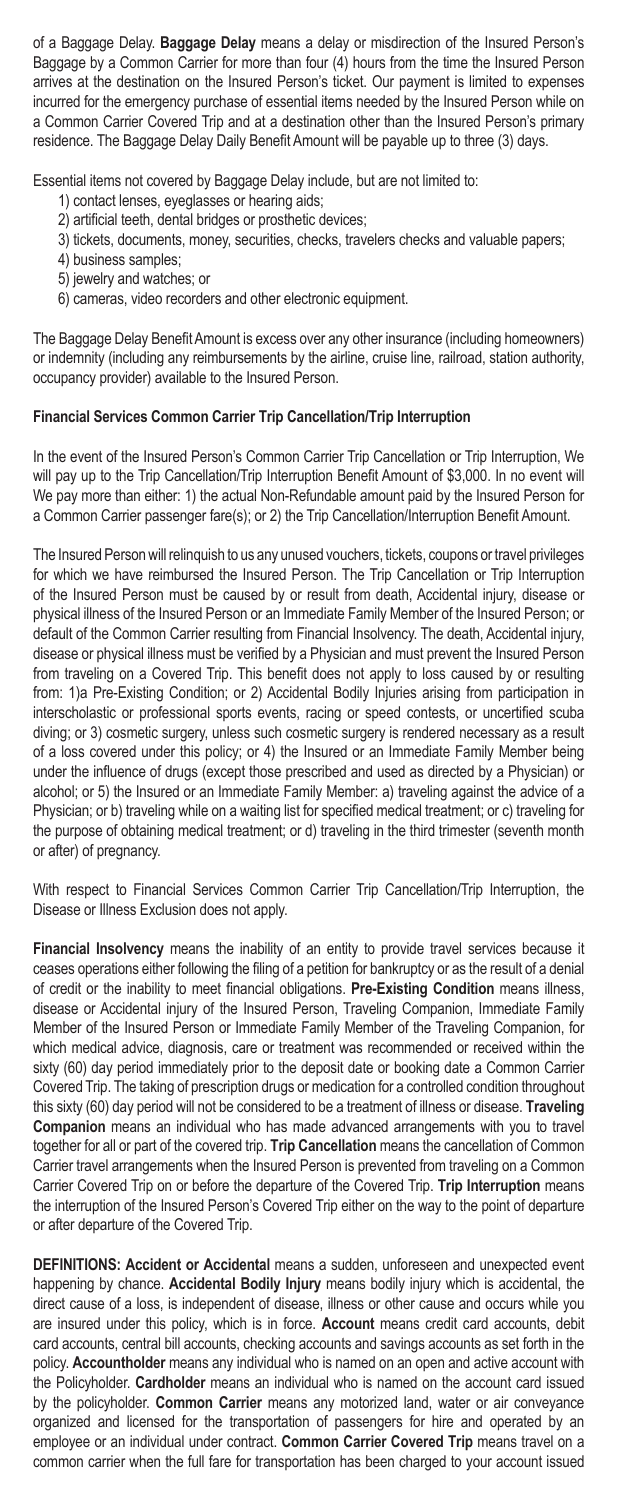by the policyholder. **Credit Card** means a payment medium that takes the form of a credit card, credit plate, charge plate, courtesy card or other identification card or device issued to you. You may use the credit card to purchase, hire, rent or lease property or services. Credit Card does not include a debit card. **Debit Card** means a payment medium that takes the form of a card, plate or other identification card or device issued to you as an owner of a deposit account maintained by the issuer. You may use the debit card to purchase, hire, rent or lease property or services. Debit Card does not include credit card. **Dependent Child** means the primary insured person's unmarried child, dependent on the primary insured person for maintenance and support, under the age of 25, or classified as an incapacitated dependent child. **Domestic**  Partner means a person designated by the primary insured person who is registered as a domestic partner or legal equivalent under the laws of the governing jurisdiction or who is at least 18 years of age and competent to enter into a contract; is not related to the primary insured person by blood; has exclusively lived with the primary insured person for at least 12 consecutive months; is not legally married or separated and has with the primary insured person at least 2 of the following financial arrangements: a joint mortgage or lease, a joint bank account, joint title to or ownership of a motor vehicle or status as a joint lessee on a motor vehicle lease or a joint credit card account with a financial institution. Neither the primary insured person nor domestic partner can be married to, nor in a civil union with, anyone else. **Immediate Family Member** means the insured person's spouse or domestic partner; children including adopted children or step-children; legal guardians or wards; siblings or siblings-in-law; parents or parents-in-law; grandparents or grandchildren; aunts or uncles; nieces and nephews. **Injury** means bodily injury which is accidental; is the direct source of a loss; is independent of illness, disease or other cause and occurs while you are insured under this policy which is in force. **Loss** means accidental loss of foot, loss of hand, loss of hearing, loss of life, loss of sight, loss of sight of one eye, loss of speech, loss of thumb and index finger. Loss must occur within one year after the accident. **Loss of Foot** means the complete severance of a foot through or above the ankle joint. **Loss of Hand** means a complete severance, as determined by a physician, of at least 4 fingers at or above the metacarpal phalangeal joint on the same hand or at least 3 fingers and the thumb on the same hand. **Loss of Hearing** means permanent, irrecoverable and total deafness, as determined by a physician, with an auditory threshold of more than 90 decibels in each ear. The deafness cannot be corrected by any aid or device. **Loss of Property** means Baggage Delay. **Loss of Sight** means permanent loss of vision. Remaining vision must be no better than 20/200 using a corrective aid or device, as determined by a physician. **Loss of Sight of One Eye** means permanent loss of vision of one eye. Remaining vision in that eye must be no better than 20/200 using a corrective aid or device as determined by a physician. **Loss of Speech** means the permanent, irrecoverable and total loss of the capability of speech without the aid of mechanical devices, as determined by a physician. **Loss of Thumb and Index Finger** means complete severance, through the metacarpal phalangeal joints, of the thumb and index finger of the same hand, as determined by a physician. Physician means a licensed practitioner of the healing arts acting within the scope of his or her license to the extent provided by the laws of the jurisdiction in which medical treatment is provided. Physician does not include you, an immediate family member, your employer or business partner or the policyholder. **Policyholder** means PSCU **Proof of Loss** means written evidence acceptable to us that an accident, accident bodily injury or loss has occurred. **Specialized Aviation Activity** means use of a properly certified aircraft for flight on a rocket propelled or rocket launched aircraft. Specialized Aviation Activity shall include any flight which requires a special permit or waiver from a governmental authority having jurisdiction over civil aviation, whether or not such permit or waiver is granted. **Spouse** means your husband or wife who is recognized as such by the laws of the jurisdiction in which the primary insured person resides. **We, Us and Our** means Federal Insurance Company.

**EXCLUSIONS:** This insurance does not apply to any Accident, Accidental Bodily Injury, Loss, Covered Loss or Loss of Property when: 1) the United States of America has imposed any trade or economic sanctions prohibiting insurance of any Accident, Accidental Bodily Injury, Loss, Covered Loss or Loss of Property; or 2) there is any other legal prohibition against providing insurance for any Accident, Accidental Bodily Injury, Loss, Covered Loss or Loss of Property. Additionally, this insurance does not apply to any Accident, Accidental Bodily Injury or Loss caused by or resulting from, directly or indirectly, the Insured Person 1) entering, or exiting any aircraft while acting or training as a pilot or crew member. This exclusion does not apply to passengers who temporarily perform pilot or crew functions in a life-threatening emergency; 2) the Insured Person's emotional trauma, mental or physical illness, disease, pregnancy, childbirth or miscarriage, bacterial or viral infection, bodily malfunctions or medical or surgical treatment or diagnosis thereof. This exclusion does not apply to the Insured Person's bacterial infection caused by an Accident or by Accidental consumption of a substance contaminated by bacteria; 3) participating in military action while in active military service with the armed forces of any country or established international authority. However, this exclusion does not apply to the first sixty (60) consecutive days of active military service with the armed forces of any country or established international authority; 4) traveling or flying on any aircraft engaged in Specialized Aviation Activities; 5) suicide, attempted suicide or intentionally self-inflicted injury; or 6) a declared or undeclared War.

**CLAIM NOTICE:** Written claim notice must be given to the Company within 20 days after the occurrence of any loss covered by this policy or as soon as reasonably possible. Failure to give notice within 20 days will not invalidate or reduce any otherwise valid claim if notice is given as soon as reasonably possible.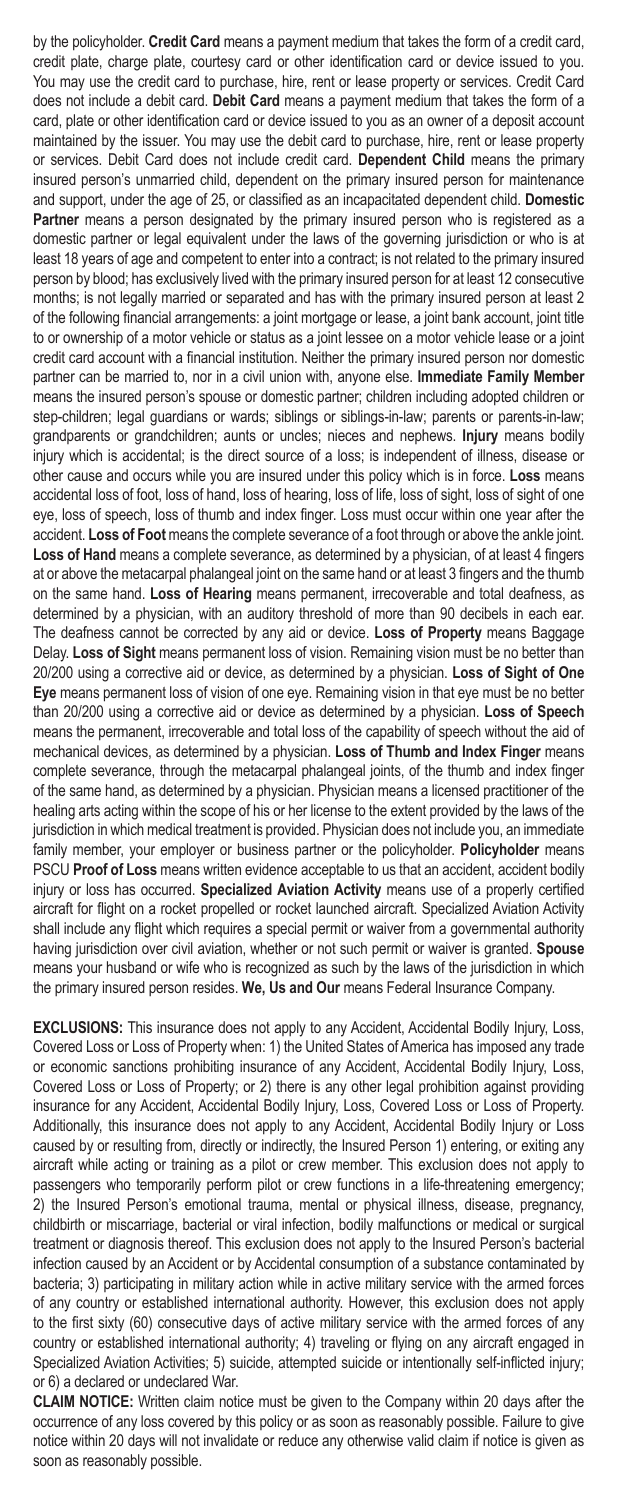**CLAIM FORMS:** When the Company receives notice of a claim, the Company will send you forms for giving proof of loss to us within 15 days. If you do not receive the forms, you should send the Company a written description of the loss.

**CLAIM PROOF OF LOSS:** Complete proof of loss must be given to us within 90 days after the date of loss, or as soon as reasonably possible. Failure to give complete proof of loss within these time frames will not invalidate any otherwise valid claim if notice is given as soon as reasonably possible and in no event later than 1 year after the deadline to submit complete proof of loss.

**TIME PAYMENT of CLAIMS:** The Company will pay you or your beneficiary the applicable benefit amount as soon as complete proof of loss is received if you, the Policyholder and/or the beneficiary have complied with all the terms of this policy. If a claim is contested by us, we will notify you or your beneficiary the reasons for contesting the claim within 45 days of receipt of complete Proof of Loss. If we request additional information from you or your

beneficiary, upon receipt of requested information we will pay or deny the claim within 60 days. All overdue claim payments will bear simple interest at the rate of 10% per year.

**EFFECTIVE DATE:** Your insurance becomes effective on the latest of: the effective date of this policy, the date on which you first meet the eligibility criteria as the Insured Person or the beginning of the period for which required premium is paid for you. Insurance for you automatically terminates on the earliest of: the termination date of this policy, the expiration of the period for which required premium has been paid for you, the date on which you no longer meet the eligibility criteria as the Insured Person or the date on which the Company pays out 100% of the principal sum.

# **FOR CUSTOMER SERVICE INQUIRIES PLEASE CALL THE NUMBER ON THE BACK OF YOUR CARD.**

#### **Administrator**

The Direct Marketing Group, Inc. 9931 South 136th Street Suite 100 Omaha, NE 68138 **844-312-2802** 

#### **For claims related matters ONLY, please contact the**

**Claims Administrator:**  Broadspire, a Crawford Company PO Box 792190 San Antonio, TX 78279 Phone# 844-245-2503 Fax# 855-830-3728

As a handy reference guide, please read this and keep it in a safe place with your other insurance documents. This description of coverage is not a contract of insurance but is a summary of the principal provisions of the insurance while in effect. Complete policy provisions are contained In the Master Policy 9907-84-82, which can be obtained from the Policyholder.



# **Plan Underwritten By**

Federal Insurance Company a member insurer of the Chubb Group of Insurance Companies 15 Mountain View Road, P.O. Box 1615 Warren, NJ 07061-1615

#### **BUYERS PROTECTION INSURANCE DESCRIPTION OF COVERAGE**

**THE PLAN:** As an eligible Cardholder, you are automatically eligible for Buyers Protection insurance.

**ELIGIBILITY:** This insurance plan is provided to eligible Cardholders, automatically when the entire cost of the Covered Purchase is charged to an eligible Card account while the insurance is effective. It is not necessary for you to notify you financial institution, the administrator or the Company when items are purchased. THE COST: This insurance plan is provided at no cost to eligible Cardholders. PSCU pays the full cost of the insurance.

**WHEN COVERAGE APPLIES:** Coverage applies for 90 days immediately following a Covered Purchase.

**COVERAGE:** We will reimburse the Insured Person up to \$1,000 for Covered Purchases that are damaged or stolen, except if stolen from vehicles. This coverage only applies if the Insured Person charged or debited the entire cost of the Covered Purchase to the Insured Person's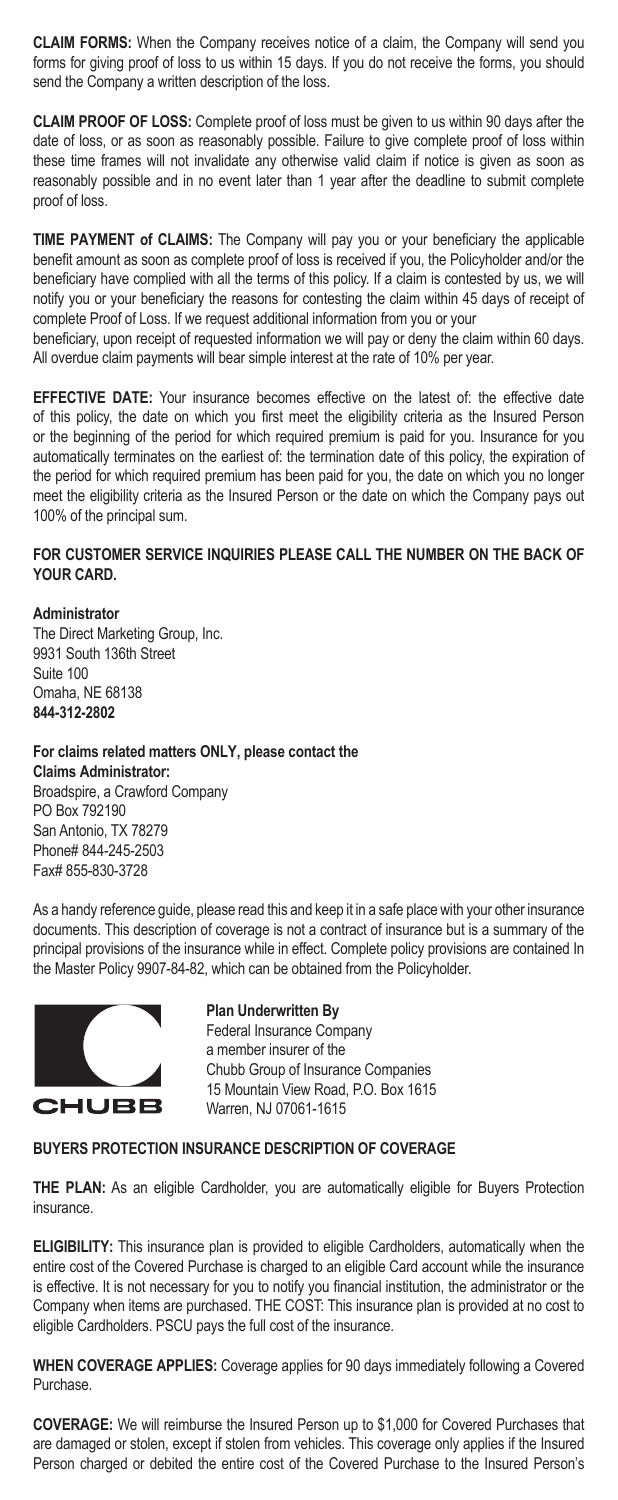Account during the Policy period. We will reimburse the Insured Person for the lesser of: 1) the cost of the Covered Purchase indicated on the Insured Person's Account statement; or 2) the Benefit Amount of \$1,000. In no event will We be liable beyond the amounts actually paid by the Insured Person. In no event will We pay more than the Annual Maximum Benefit Amount of \$50,000 in any 12 month Policy period, regardless of the number of claims made in that 12 month Policy period.

The Benefit Amount is payable on an excess basis over and above any amount due from any other valid or collectible insurance or any other form of reimbursement payable by those responsible for the loss or damage.

# **CHECKED & CARRY-ON BAGGAGE SUMMARY OF COVERAGE**

**THE PLAN:** As an eligible cardholder you are eligible to receive reimbursement for amounts paid for direct physical loss or damage to Checked and/or Carry-On Baggage\*\* and personal property contained therein up to \$3,000. Reimbursement will be on an Actual Cash Value \*\*\*\* basis at the time of loss. This coverage applies provided the entire cost of the Common Carrier\*\*\* passage fare is charged or debited to your eligible card account.

\*Insured means Cardholders, Cardmembers and Accountholders of the Policyholder. Cardholder means an individual who has been issued an Account card by the Policyholder. Cardmember means any authorized primary or additional card user who has been issued an Account card by the Policyholder. Accountholder means an individual who has an open and active Account with the Policyholder.

\*\*Checked Baggage means suitcases or other containers specifically designated for carrying personal property, for which a claim check has been issued to the \*Insured by a Common Carrier. Carry-On Baggage means suitcases or other containers specifically designated for carrying personal property, which are carried on board a Common Carrier by the Insured.

\*\*\*Common Carrier means any land, water, or air conveyance operated under a license for the transportation of passengers for hire.

\*\*\*\*Actual Cash Value means the cost to replace the lost or damaged personal property at the time of loss, less depreciation.

## **Extended Warranty Insurance**

**THE PLAN:** As a Guardian Credit Union Visa Platinum Cardholder, you are automatically eligible for Extended Warranty insurance.

**ELIGIBILITY:** This insurance plan is provided to Guardian Credit Union Visa Platinum Cardholders, automatically when the entire cost of the Covered Purchase is charged to an eligible Card account while the insurance is effective. It is not necessary for you to notify your financial institution, the administrator or the Company when items are purchased.

**THE COST:** This insurance plan is provided at no cost to Guardian Credit Union Visa Platinum Cardholders. Guardian Credit Union pays the full cost of the insurance.

**WHEN COVERAGE APPLIES:** We will duplicate the time period of the original U.S. Manufacturer Warranty and any Purchased Warranty on an Insured Person's Covered Purchase, up to a maximum of 12 months. If a U.S. Manufacturer Warranty or a Purchased Warranty is made up of multiple components, We will duplicate the time period of each component. If the total time period for the U.S. Manufacturer Warranty and the Purchased Warranty is greater than 36 months there is no coverage under this Policy. In no event will the total time period for all warranties, including this Policy, exceed 48 months.

**COVERAGE:** We will duplicate the terms, conditions and limitations of the U.S. Manufacturer Warranty and any Purchased Warranty on an Insured Person's Covered Purchase up to \$10,000 for repair to defects in material or workmanship in a Covered Purchase; or for replacement of a Covered Purchase if repairs to defects cannot be made. This coverage only applies if the Insured Person charged or debited the entire cost of the Covered Purchase to the Insured Person's Account during the Policy period. We will reimburse the Insured Person for the lesser of:

a. the cost of the Covered Purchase indicated on the Insured Person's Account statement; or b. the actual cost to repair or replace the Covered Purchase with an item of like kind and quality; or c. the Maximum Benefit Amount shown in Section II of the Declarations. In no event will We be liable beyond the amounts actually paid by the Insured Person. In no event will We pay more than the Annual Maximum Benefit Amount, shown in Section II of the Declarations, in any 12 month Policy period, regardless of the number of claims made in that 12 month Policy period. **Insured Person** means a person, qualifying as a **Class** member 1) who elects insurance; or 2) for whom insurance is elected, 3) and on whose behalf premium is paid.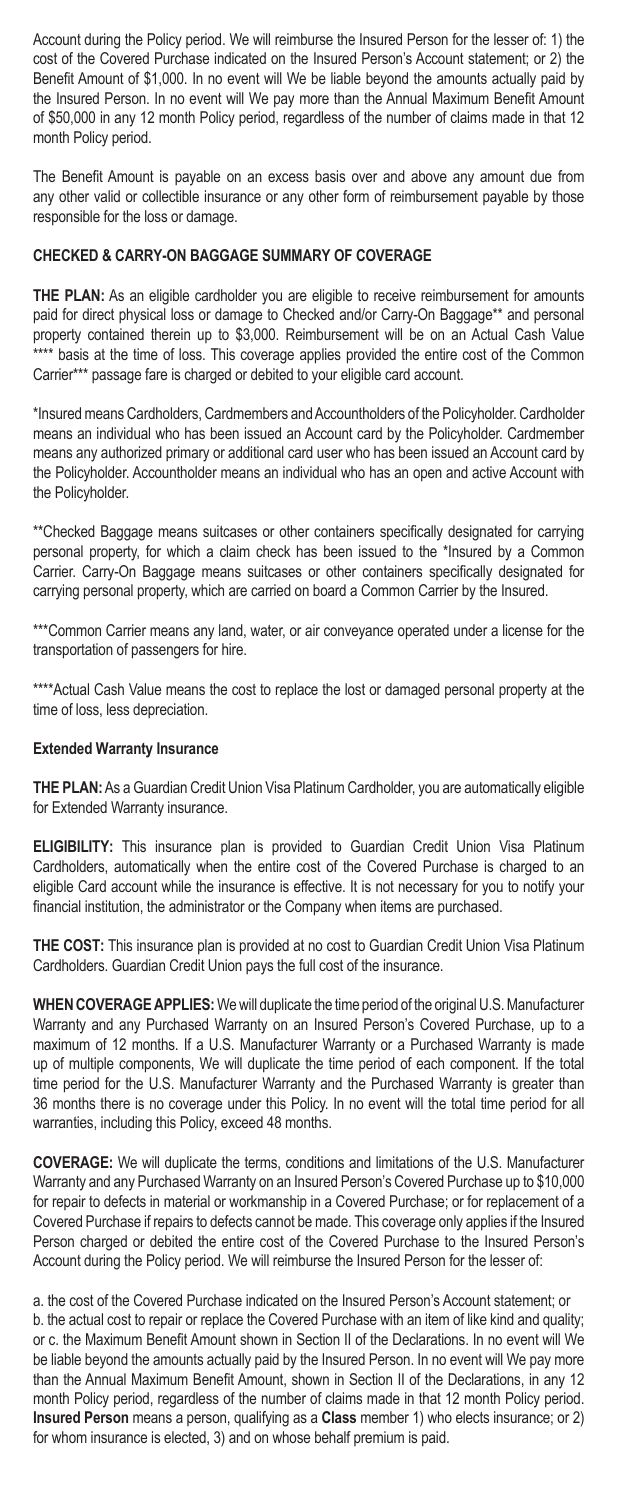**Manufacturer Warranty** means a written guarantee to fix any defects in material or workmanship in a **Covered Purchase,** made to the **Insured Person** by the maker of the **Covered Purchase.**

**Purchased Warranty** means an optional written guarantee to fix any defects in material or workmanship in a **Covered Purchase,** bought by the **Insured Person** at the time of the **Covered Purchase.** 

**EXCLUSIONS:** Insurance under this Policy does not apply to Covered Purchases that:

1. are services, including but not limited to the performance or rendering of labor or maintenance, repair or installation of goods or property or professional advice;

2. are shipping, transportation or delivery costs;

3. are boats, automobiles, aircraft or any other motorized vehicles, or motorized vehicle parts subject to high risk, combustible wear and tear or mileage stipulations;

4. are land, buildings, permanently installed items, fixtures or structures;

5. are plants, shrubs, pets, consumables or perishables;

6. are computer software or applications;

7. are purchased for resale, professional or commercial use;

8. are still covered under the U.S. Manufacturer Warranty or Purchased Warranty;

9. did not originally come with a U.S. Manufacturer Warranty or Purchased Warranty;

10. are used, rebuilt, refurbished or remanufactured.

**Insurance under this Policy does not apply to defects in material or workmanship of a Covered Purchase that are:** 

1. not covered under the terms of either the original **U.S. Manufacturer Warranty** or **Purchased Warranty;**

2. repaired at a repair facility that is not authorized by the original product manufacturer;

- 3. covered by a product recall;
- 4. the result of a power surge;
- 5. the result of normal wear and tear;

6. the result of any hazardous, pathogenic or poisonous, biological, chemical, nuclear or radioactive material, gas, matter or contamination.

#### **ELIGIBILITY**

This Common Carrier Baggage reimbursement is provided to you, as an Insured, automatically when the entire cost of the Common Carrier passage fare is charged or debited to your eligible Account. It is not necessary for you to notify the Insurance Company or Plan Administrator at the time the passage fee is charged or debited to your Account.

#### **THE COST**

This coverage is provided at no additional cost to eligible Insureds under the master policy issued to PSCU by Federal Insurance Company (the Company).

## **AMOUNT OF INSURANCE**

The Company's liability will be for a maximum reimbursement of \$3,000 per Insured, of which no more than \$250 will be for all jewelry and fur. Payment will be on an Actual Cash Value basis at the time of loss. Coverage under this plan will be excess over any amount due solely from the Common Carrier.

### **DEFINITIONS:**

**Account** means Credit Card accounts or Debit Card accounts.

**Cardholder** means an individual who is named on the Account card.

**Covered Purchase** means personal property, including gift items, not otherwise excluded that is purchased in full by the Insured Person using the Credit Card or Debit Card issued by the Policyholder. Covered Purchase does not include charges for shipping, handling, transportation and delivery.

**Due Diligence** means the effort that would be made by a reasonable and prudent person to protect the Covered Purchase from theft or damage.

**Fine Art** means paintings, etchings, pictures, tapestries, other bona fide works of art including but not limited to statues, rare books and manuscripts, porcelains, rare glass, and items of historical value or artistic merit.

**Insured Person** means a person, qualifying as a Class member 1) who elects insurance; or 2) for whom insurance is elected, 3) and on whose behalf premium is paid.

**Natural Disaster** means an event, including but not limited to wind storm, rain, snow, sleet, hail, lightning, dust or sand storm, earthquake, tornado, flood, volcanic eruption, wildfire or other similar event that: 1) is due to natural causes; and 2) results in severe damage such that the area in which loss occurs is declared a disaster area by a competent governmental authority having jurisdiction.

**Proof of Loss** means: a) a copy of the Account statement showing the purchase of the Covered Purchase; b) a copy of the initial claim report submitted to the Administrator; c) a copy of the police report; d) proof of submission of the loss to, and the results of any settlement by, the vendor; e) proof of submission of the loss to, and the results of any settlement or denial by, the Insured Person's personal insurance carrier.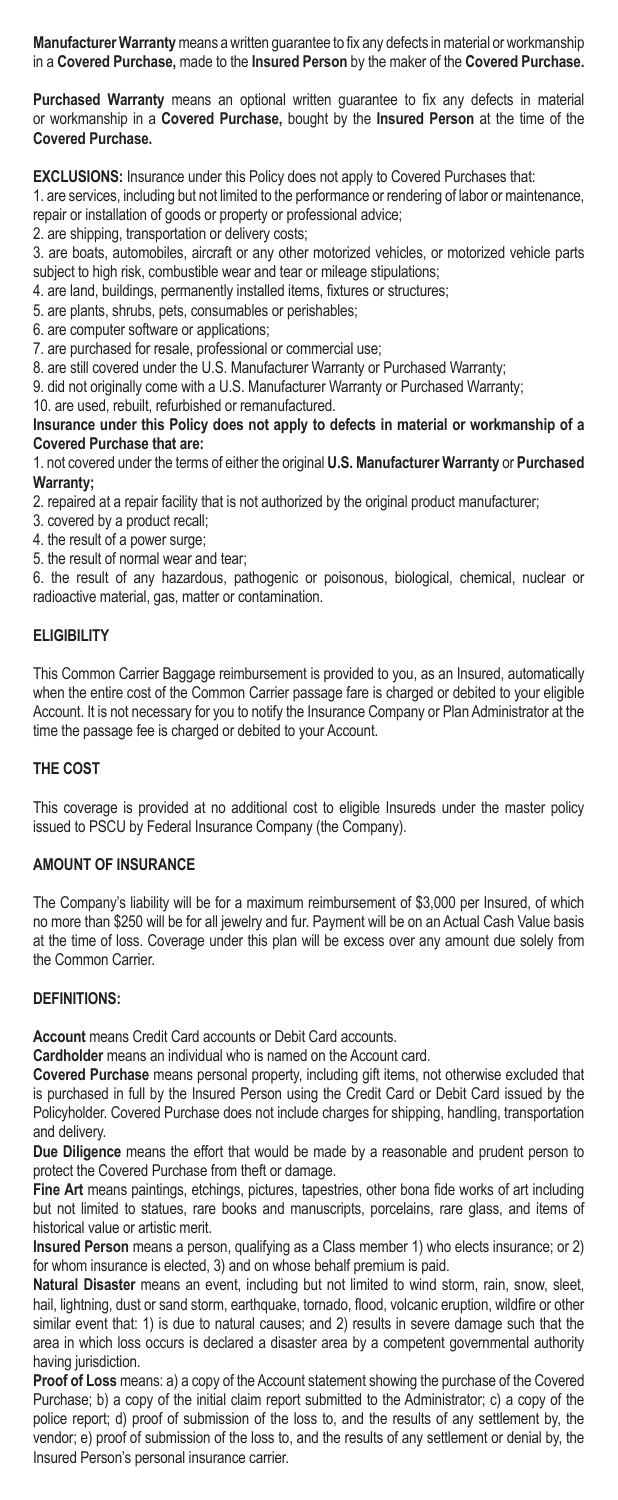War means: 1) hostilities following a formal declaration of war by a governmental authority; 2) in the absence of a formal declaration of War by a governmental authority armed, open and continuous hostilities between two countries; or 3) armed, open and continuous hostilities between two factions, each in control of territory, or claiming jurisdiction over the geographic area of hostility.

**We, Us, and Our** means Federal Insurance Company.

**EXCLUSIONS:** Insurance under this Policy does not apply to Covered Purchases of: 1) professional advice; 2) boats; 3) motorized vehicles (including but not limited to airplanes, automobiles, mopeds, motorcycles and other motor vehicles) or their motors, equipment and accessories (including communication devices intended solely for the use in the vehicle); 4) land or buildings (including but not limited to homes and dwellings); 5) travelers' checks, tickets of any kind, negotiable instruments, bullion, rare or precious coins, cash or its equivalent (including gift cards and gift certificates); 6) perfumes, plants or animals; 7) consumables and perishables; 8) antique items or collectibles; 9) computer software or programs; 10) i) items purchased for resale, ii) items purchased for professional or commercial use with a non-business cards; 11) medical equipment; 12) used, rebuilt, refurbished or remanufactured goods; 13) shipping, handling, or transportation charges for the cost of delivery of any Covered Purchase; 14) articles in a pair or set, coverage will be limited to no more than the value of any particular part or parts unless the articles are unusable individually and cannot be replaced individually, regardless of any special value the article may have had as part of a set or collection; 15) more than one part or parts of a pair or set of jewelry or Fine Art. This insurance does not apply to loss or damage of a) Covered Purchase caused directly or indirectly by: 1) Theft of i) personal property from vehicles, ii) personal property when the Insured Person fails to exercise Due Diligence and iii) personal property stolen from public places when the Insured Person fails to exercise Due Diligence; Theft must be reported to the police or an appropriate authority within 36 hours; 2) Loss of i) personal property with no evidence of a wrongful act; ii) baggage and/or its contents unless carried by the Insured Person by hand or under the Insured Person's personal supervision or a traveling companion previously known to the Insured Person; iii) property by the United States Postal Service (USPS) or any other delivery service; 3) Any fraudulent or illegal activity of the Insured Person; 4) Wear and tear or gradual deterioration; 5) Moths, vermin, inherent vice; 6) Product defects or items covered by a manufacturer's recall; 7) Damage sustained due to any process or while actually being worked upon and resulting there from; 8) Confiscation by any government, public authority or customs official; 9) Natural Disaster; 10) Failure of the Insured Person to exercise Due Diligence to avoid or diminish loss or damage; 11) Power surge or power loss; 12) any hazardous, pathogenic or poisonous, biological, chemical, nuclear or radioactive material, gas, matter or contamination; 13) War.

**HOW TO FILE A CLAIM:** The Insured Person must send the Administrator written notice of a claim, including Insured Person's name and Policy number within 45 days after a covered loss occurs. The Insured Person must: a) protect the Covered Purchase from further loss or damage; b) report any loss to the appropriate official representatives such as the police and the Administrator within 45 days from the date of theft or damage; c) complete the claim form and return along with legible copies of the Account statement showing the purchase of the Covered Purchase and original purchase receipt; d) provide a photograph of any damaged Covered Purchase, a copy of the repair bill or a statement indicating that the item cannot be repaired along with evidence that the Covered Purchase has actually been replaced or repaired, if applicable; e) provide a fire or police report, if applicable; f) proof of submission of the loss to, and the results of any settlement by the vendor; g) proof of submission of the loss to, and the results of any settlement or denial by the Insured Person's personal insurance carrier h) provide documentation of any other personal insurance or a statement that no other insurance exists; i) provide a third party statement regarding circumstances of the theft or damage; j) submit Proof of Loss to the Administrator l) cooperate with the Administrator in the investigation, settlement or handling of any claims; m) permit the Administrator to question the Insured Person under oath whenever Our investigation deems it necessary. All statements taken will be signed by the Insured Person; and n) authorize the Administrator to obtain records, reports or any other documentation requested necessary to Our investigation or to verify the claim.



**CLAIM FORMS:** When the Administrator is told of a claim, the Administrator will give the Insured Person forms for filing Proof of Loss. If these forms are not given to the Insured Person within 15 days the Insured Person will meet Proof of Loss requirements by giving the Administrator a written description of the covered loss.

**CLAIM PROOF OF LOSS:** Complete Proof of Loss must be given to the Administrator within 90 days after a covered loss.

**CLAIM PAYMENT:** Reimbursement for covered losses will be paid to the Insured Person within 60 days after the Administrator receives Proof of Loss.